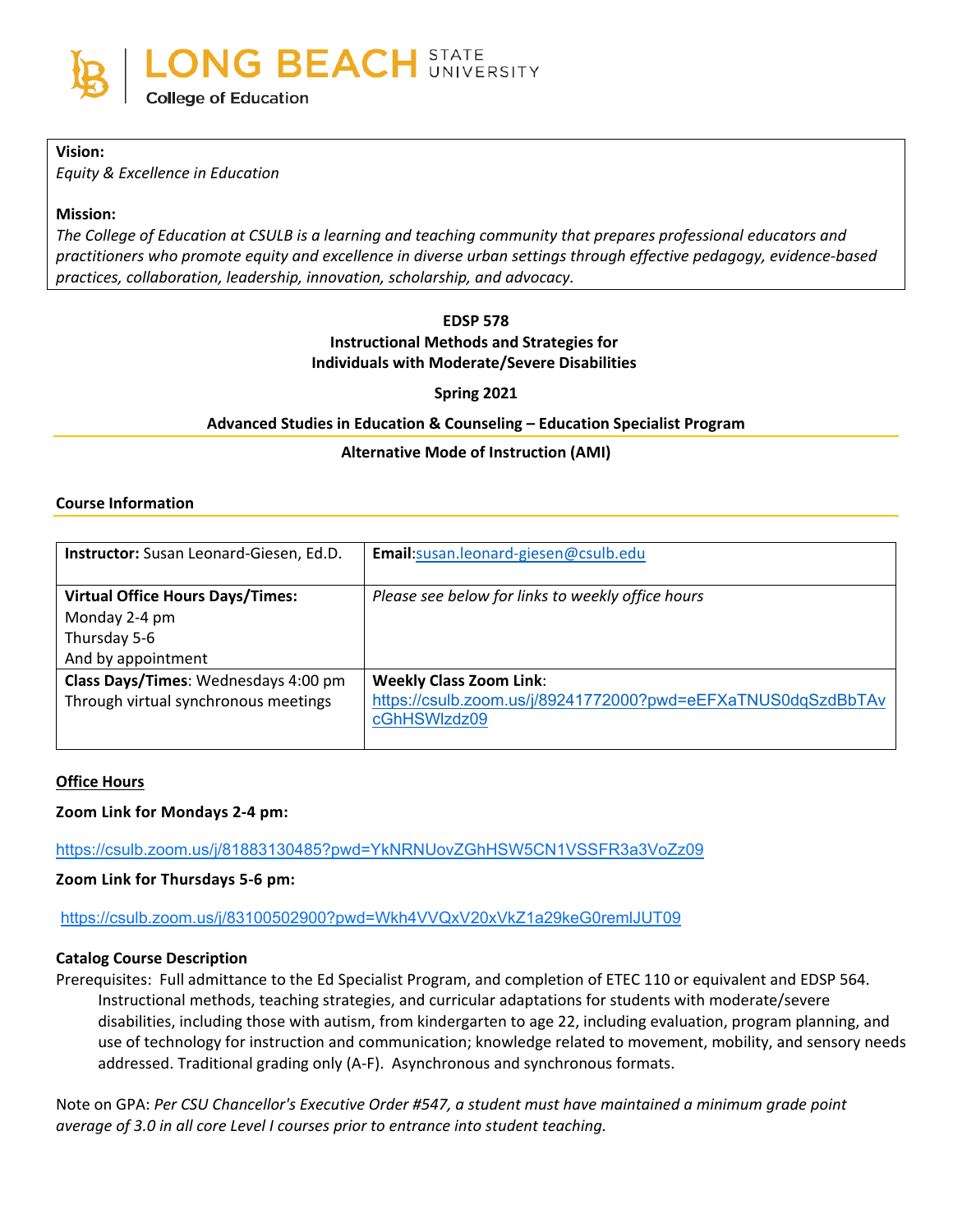# **Course Student Learning Outcomes and Goals**

Upon successful completion of this course candidates will:

- 1. Identify the characteristics of students with moderate to severe disabilities and discuss the importance of teambased decision-making for placement, programs, and services.
- 2. Demonstrate the ability to assess their students' verbal and non-verbal communication abilities and the knowledge to implement instruction to achieve and expand socially appropriate interaction or exchanges, with students with and without disabilities, across all settings.
- 3. Demonstrate the ability to utilize person-centered/family-centered planning and culturally responsive, strengths-based, functional/ecological assessment across classroom and non-classroom contexts to lead their students' meaningful participation in core, standards-based curriculum, life skills curriculum, wellness curriculum, and progress toward IEP goals and objectives. (SLO4)
- 4. Use evidence-based methods for teaching literacy and mathematics skills to students with moderate/severe disabilities and select and adapt standards-based curricula and supplementary materials in these skill areas. (SLO4)
- 5. Document consideration for assistive technology, incorporating low and/or high-tech equipment and materials, including those used for augmentative or alternative communication.
- 6. Describe the importance of addressing movement, mobility, and sensory needs of students with moderate/severe disabilities and identify effective programs and strategies for addressing those needs.
- 7. Use computer-based technologies to facilitate the teaching and learning process, including computerbased technology for information collecting, analysis and management in the instructional setting.

### *Access to BeachBoard is required for this class.*

### **Required Texts/Course Materials:**

- Brown, F., McDonnel, J., & Snell, M. E., & (Eds.) (2016). *Instruction of students with severe disabilities* (9th ed.)*.* Boston, MA: Pearson.
- Kluth, P. (2010) *"You're going to love this kid."* Brookes Publishing. (Available on Amazon and other book sellers)

E-text of the Brown et al text is available online for purchase or rent *[https://www.amazon.com/Instruction-Students-Severe-Disabilities-Fredda](https://www.amazon.com/Instruction-Students-Severe-Disabilities-Fredda-ebook/dp/B01MQ4XGVR/ref=mt_kindle?_encoding=UTF8&me)[ebook/dp/B01MQ4XGVR/ref=mt\\_kindle?\\_encoding=UTF8&me=](https://www.amazon.com/Instruction-Students-Severe-Disabilities-Fredda-ebook/dp/B01MQ4XGVR/ref=mt_kindle?_encoding=UTF8&me)*

[Using AT to meet standards](http://www.attainmentcompany.com/product.php?productid=16141&cat=0&page=1) (Grades K-3, 4-6, 7-12)

Additional readings are posted on BeachBoard.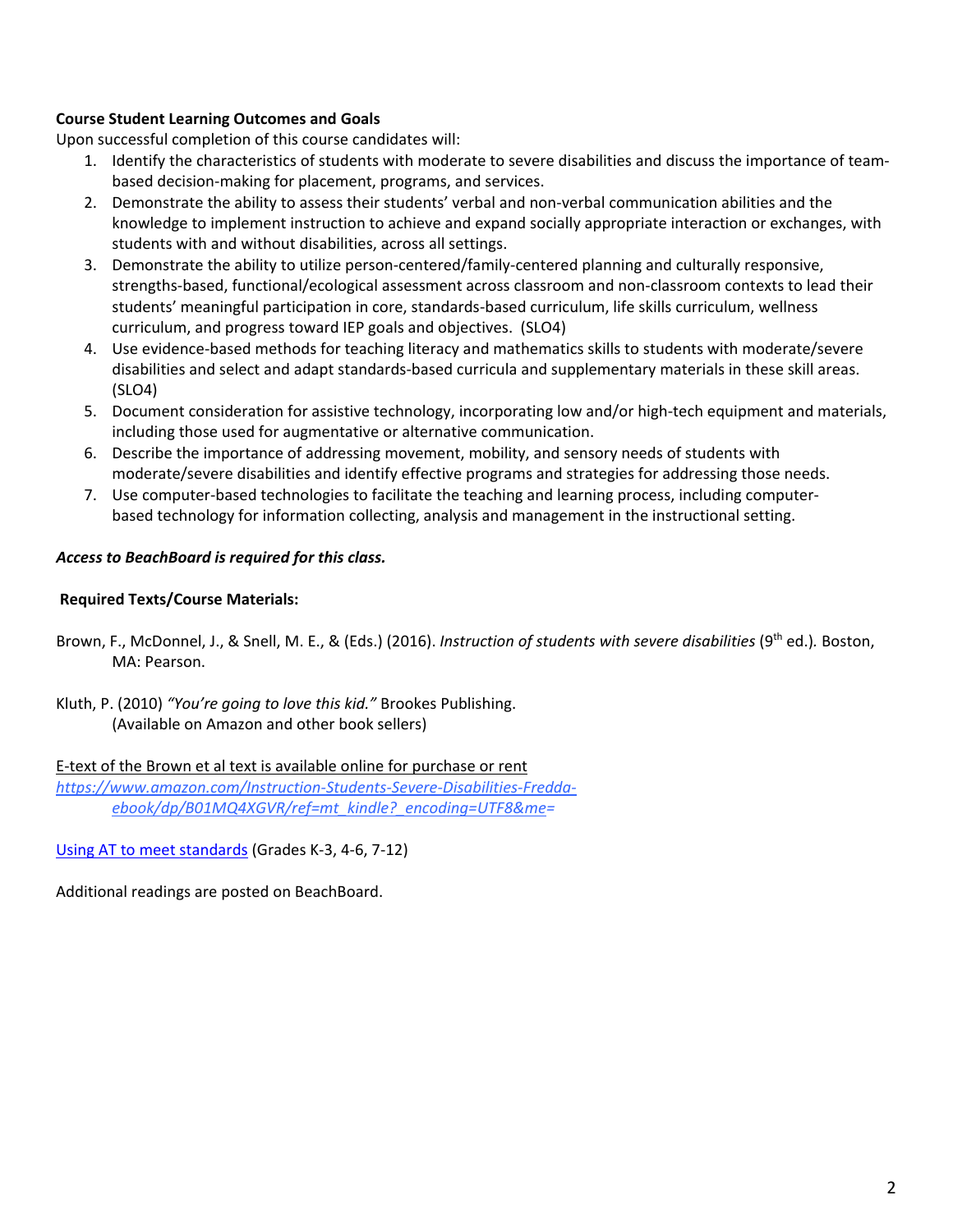# **Computer Access**

Two open access computer labs are available for current CSULB students. Both the Horn Center (located in lower campus) and the Spidell Technology Center (located in Library) are a great resource for students needing to use a computer.  Visit the Open Access Computing Facilities - <http://www.csulb.edu/library/guide/computing.html> website for an extensive list of all available software installed in both computer labs. 

# **BeachBoard Access**

To access this course on BeachBoard - <https://bbcsulb.desire2learn.com/> you will need access to the Internet and a supported Web browser (Firefox is the recommended browser). You log in to [BeachBoard -](https://bbcsulb.desire2learn.com/)

<https://bbcsulb.desire2learn.com/> with your CSULB Campus ID and BeachID password. Bookmark this link for future use, or you can always access it by going to CSULB - [http://www.csulb.edu/'](http://www.csulb.edu/)s homepage and clicking on the BeachBoard link at the top of the page. 

Once logged in to BeachBoard, you will see the course listed in the My Courses widget on the right; click on the title to enter the course. 

## **Course Policies and Requirements**

## **Communication Policy**

Students are encouraged to contact the instructor with any questions they may have.  The instructor is available during office hours and by appointment.   Email is another way of contacting the instructor. 

### **Late work**

Points will be deducted for assignments turned in late: 1 point per day, including weekends and holidays.  Assignments received after the due date will be considered late.  Assignments more than 10 days late will not be accepted.  Assignments submitted after the Final Exam class session will not be accepted unless previously approved by the instructor.  If you are absent on the day an assignment is due, you can email the assignment prior to the start of class. 

### **Resubmission policy**

Students will be allowed to resubmit only one assignment per course semester.   Assignments eligible for resubmission must have an original score of 70% or lower.  Resubmitted assignments must accompany originally graded work and be submitted within one week of receiving graded original work.  Resubmitted work is only eligible for a score of up to 80%.  The Final Exam is not eligible for resubmission. 

### **Observation policy**

Professionalism and courtesy are expected at all times. This includes candidates' dress, communication and interactions.  In-person observations will not be permitted this spring 2021 semester due to on-going COVID-19 guidelines set by the university. Observations and interviews may be conducted by phone or virtually using Zoom or similar format.  

### **Plagiarism/Academic Integrity Policy**

The instructor expects all students to provide original thoughts, ideas, and work in all written assignments.  Correct citations (APA format) must be provided when summarizing or quoting another's work.   While it is not expected to be a problem in this course, please refer to the CSULB catalog for any questions regarding University policy and disciplinary procedures in the areas of plagiarism and academic integrity. Work that you submit is assumed to be original unless your source material is documented appropriately, such as a Reference Page. Using the ideas or words of another person, even a peer, or a web site, as if it were your own, is plagiarism. Pursuant to Policy Statement 08-02, instructor will take action appropriate for the situation, including the possibility of investigation and action by the Office of Student Conduct and Ethical Development. Students should read the section on cheating and plagiarism: cheating and plagiarism in the CSULB catalog - [http://www.csulb.edu/divisions/aa/catalog/current/academic\\_information/cheating\\_plagiarism.html](http://www.csulb.edu/divisions/aa/catalog/current/academic_information/cheating_plagiarism.html).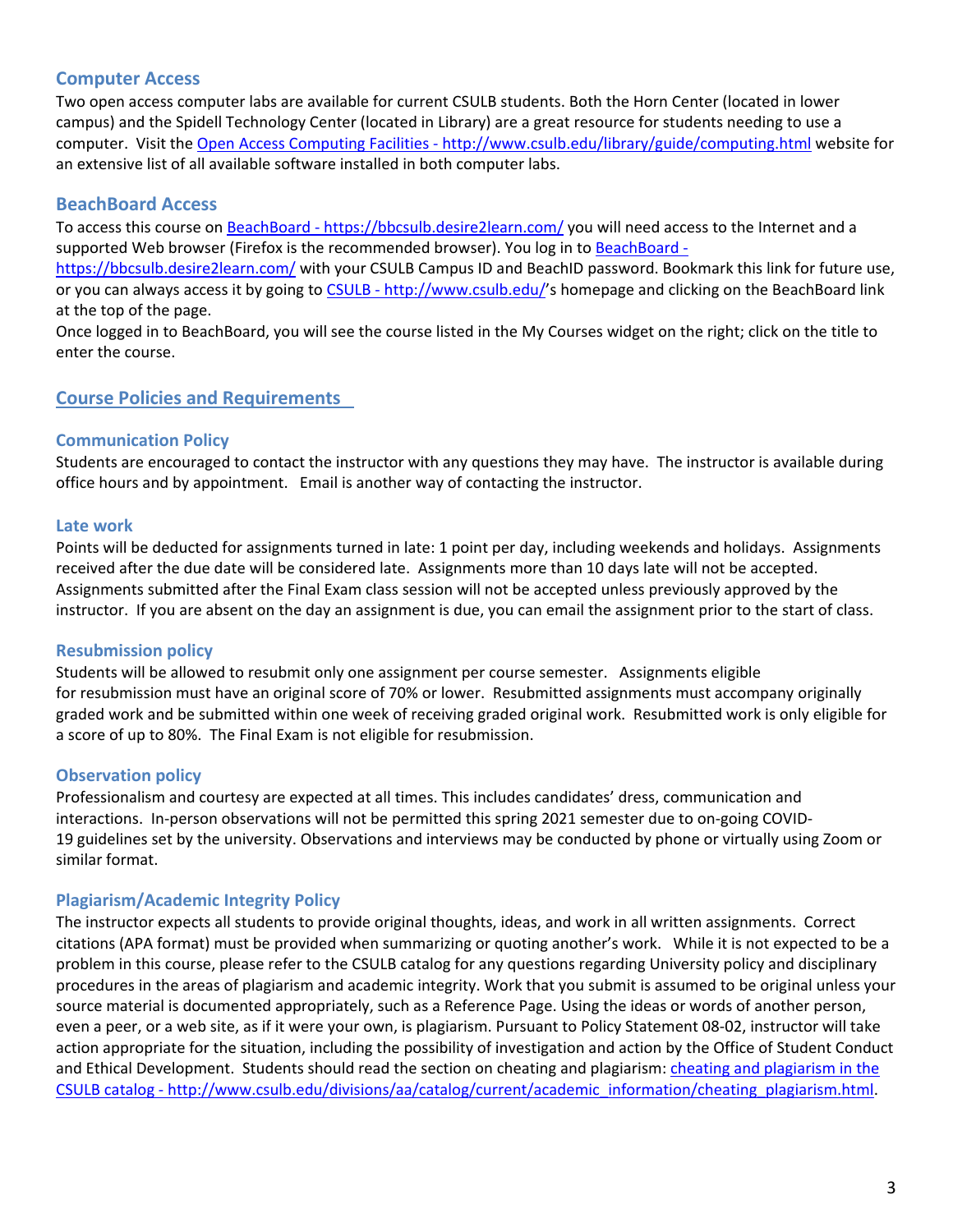# **University Withdrawal Policy**

Class withdrawals during the final 3 weeks of instruction are not permitted except for a very serious and compelling reason such as accident or serious injury that is clearly beyond the student's control and the assignment of an Incomplete grade is inappropriate (see [Grades and Grading\)](http://www.csulb.edu/depts/enrollment/student_academic_records/grading.html). Application for withdrawal from CSULB or from a class must be officially filed by the student with Enrollment Services whether the student has ever attended the class or not; otherwise, the student will receive a grade of "WU" (unauthorized withdrawal) in the course. Please refer to [Academic](http://www.csulb.edu/divisions/aa/catalog/current/academic_regulations/withdrawal_policy.html)  [Regulations t](http://www.csulb.edu/divisions/aa/catalog/current/academic_regulations/withdrawal_policy.html)o get familiar with the policy. 

# **Attendance Policy**

Class attendance to online lectures and active participation are expected for all students.  Students are expected to participate in whole and small group discussions.  Class participation/activity points cannot be made up if you are absent from class. 

### Excused Absences

Students must provide documentation for any excused absence, which include 1. Illness or injury to the student; 2. Death, injury or serious illness of an immediate family member or the like; 3. Religious reasons; 4. Jury duty or government obligation; 5. University sanctioned activities  

*It is the student's responsibility* to contact the instructor regarding an excused absence prior to the next class session.  All posted assignments are due by the due date unless absence meets criteria stated above with supporting documentation. Students are expected to attend classes regularly. Please refer to and get familiar with the [CSULB](http://www.csulb.edu/divisions/aa/catalog/current/academic_information/class_attendance.html)  [Attendance](http://www.csulb.edu/divisions/aa/catalog/current/academic_information/class_attendance.html) Policy  

### **Technical Assistance and BeachBoard Access**

Candidates need an active email account as a requirement of the Education Specialist Credential Program.  Course materials and announcements will be disseminated over BeachBoard and it is expected that you visit our EDSP 570 site weekly.  If you need technical assistance at any time during the course or need to report a problem with BeachBoard, please contact **[Academic Technology](http://www.csulb.edu/divisions/aa/academic_technology/thd/contact/)** or by phone at (562) 985-4959.

### **Inform Instructor of Any Accommodations Needed**

Students with a disability or medical restriction who are requesting a classroom accommodation should contact the **Bob** [Murphy ACCESS Center](http://web.csulb.edu/divisions/students/dss/about/) (BMAC) at 562-985-5401 or visit the Center in the new Student Success Center during 8AM-5PM weekday hours.  BMAC will work with the student to identify a reasonable accommodation in partnership with appropriate academic offices and medical providers.  We encourage students to reach out to BMAC as soon as possible. 

### **Submission of Assignments**

All assignments, with the exception of in-class work, will be typed using a 12-point font, double-spaced and proofread for grammatical and spelling errors. Students are expected to use "people first" language (e.g., student with a learning disability, teacher of students with intellectual disability). 

All assignments must include a Reference List unless indicated by instructor. Written work will include APA reference and citation format.  

All oral and written references to sample/observation students will be made without identifying information.  Full confidentiality of subjects will be maintained at all times. 

Rubrics will be posted on Beachboard for all required assignments. Each rubric will provide the criteria for the assignment. 

Participation in on-line threaded discussions, emails, and real-time class meetings will be respectful of other participants' ideas and opinions, and relevant to the course content.   

Points will be deducted from assignments that do not adhere to these guidelines.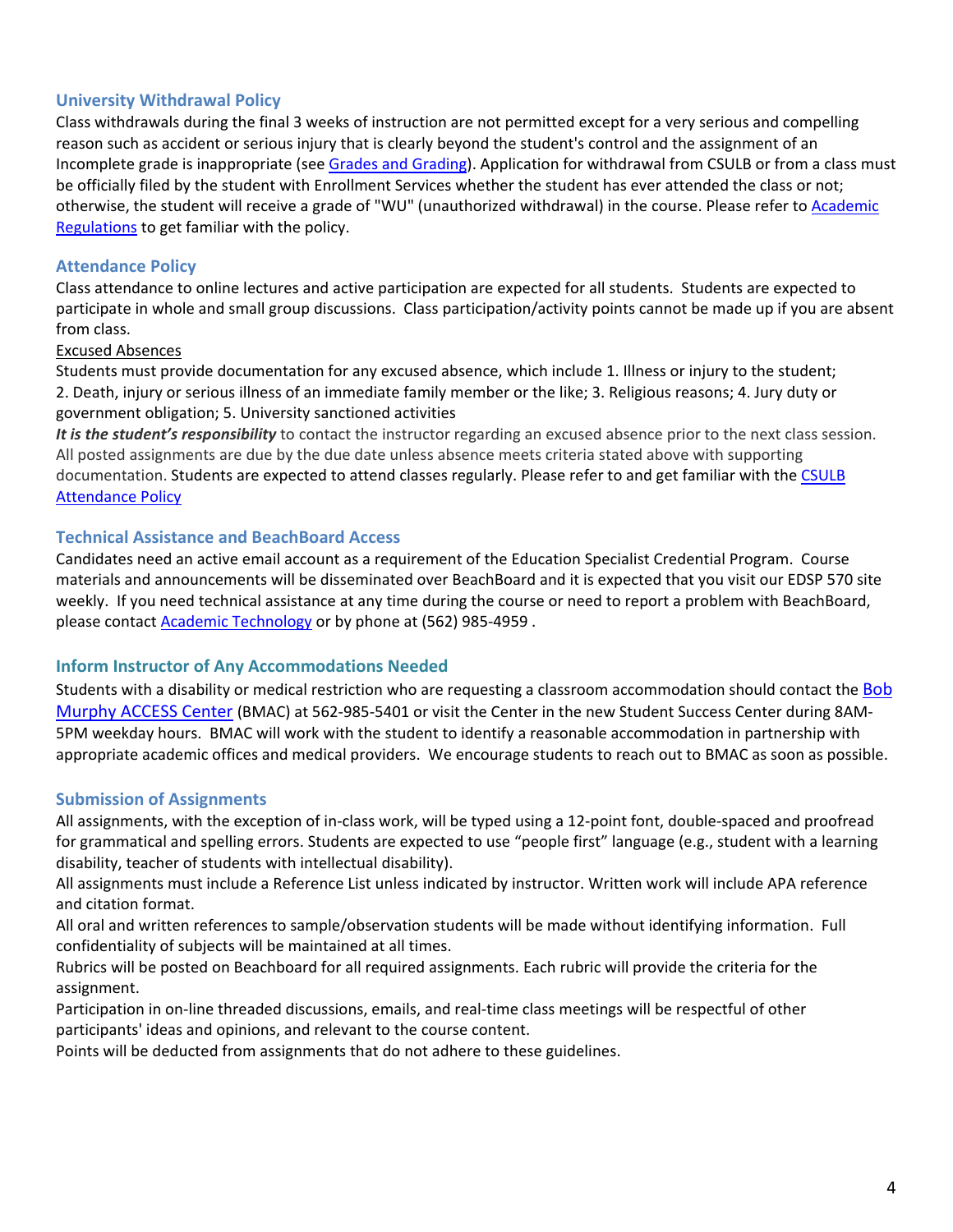# **College of Education Expectations for Professional Conduct**

Professional conduct and ethical dispositions are expected of all CED students at all stages of program participation including advising, coursework, clinical/field practice, and extra-curricular activities in face-toface, hybrid and online/virtual learning environments.

A CED student is expected to:

- 1. Act to benefit all individuals and communities by promoting the physical and psychological safety of others. Do no harm.
- 2. Abide by the mission, policies, procedures, safety regulations, and standards of professionalism of partnering institutions (e.g., schools, clinics, colleges, community organizations) when engaged in clinical or field practice.
- 3. Demonstrate cultural competence and responsiveness in honoring and respecting multiple perspectives, identities, and lived experiences of others in diverse classroom and clinical settings.
- 4. Monitor professional integrity by engaging in self-reflective practice and acknowledging the consequences of one's own actions or inactions on others.
- 5. Maintain essential collegial behaviors and ethical obligations delineated in standards of professional practice by accrediting organizations and professional associations in one's field of practice, including but not limited to the California Commission on Teacher Credentialing and other associations noted in the appendices to this document.

CED students must adhere to CSULB's Rules and Regulations and student conduct codes enforced by the CSULB Office of Student Conduct & Ethical Development, as well as to college, department, and program policies. If deemed necessary, reports of discriminatory behaviors toward others based on age, culture, national origin, gender, ability, race, religion, or sexual orientation will be referred to the CSULB Office of Equity and Diversity. Observed forms of harassment in physical or digital form may require immediate referral to the CSULB Office of Student Conduct & Ethical Development. Claims of sexual harassment, discrimination, harassment, or retaliation will be reported immediately to the CSULB Office of Equity and Diversity.

# **Additional Information**

# **Sexual Assault, Rape, Dating/Domestic Violence and Stalking**

Title IX prohibits gender discrimination, including sexual harassment and sexual misconduct. If you have experienced sexual harassment, sexual assault, rape, dating/domestic violence, or stalking, the campus confidential Victim's Advocate is available to help. Jaqueline Urtez (e: [advocate@csulb.edu](mailto:advocate@csulb.edu), p: (562) 985-2668) can provide **free** and **confidential** support, accommodations, and referrals for victims without having to report the assault to campus authorities.  While students are welcome to discuss assaults with faculty, both faculty and teaching assistants are mandatory reporters who are required to report all incidents of sexual harassment/misconduct to the Title IX office for follow-up and possible investigation. Students who do wish to report the assault for possible investigation may contact the confidential victim's advocate, who can help them through the reporting process, or they can report the assault directly to the Title IX Office by completing an online reporting form at <https://www.csulb.edu/equity-diversity/title-ix> or contacting the Office of Equity & Diversity at [OED@csulb.edu.](mailto:OED@csulb.edu)

# **Student Support Services**

The Division of Student Affairs has prepared a helpful guide, [Student Resources During COVID](http://web.csulb.edu/divisions/students/documents/2020_COVID19_StudentResourceBook_ADA.pdf)-19. A full list of student support services is also available on the [Programs and Services](http://web.csulb.edu/divisions/students/programs.html) website. All units and programs are offering services, primarily in a virtual format; visit individual websites for up-to-date contact information.

Students who are facing challenges resulting in housing and/or food insecurity are urged to contact the Basic [Needs Program.](http://web.csulb.edu/divisions/students/basic_needs_program/index.html) Students may also email [supportingstudents@csulb.edu](mailto:supportingstudents@csulb.edu) or call (562)985-2038*.*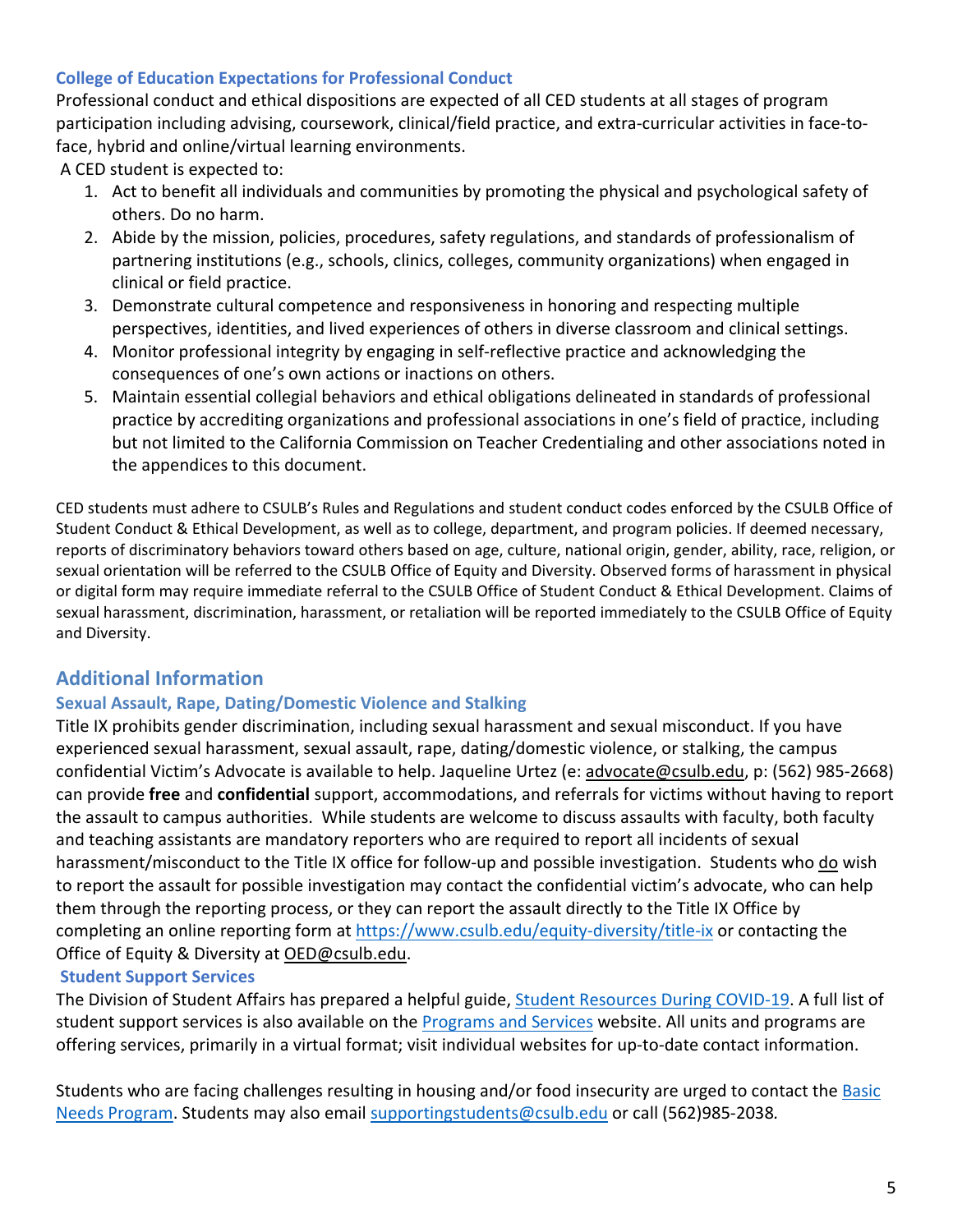## **Program Information**

Students should visit the Education Specialist BeachBoard page on a regular basis. Department announcements and deadlines are posted. "Fieldwork Forms" can be found there. Education Specialist: <http://www.ced.csulb.edu/special-education/fieldwork-forms>

# **Syllabus Changes**

The instructor reserves the right to alter this syllabus and/or the structure of the course, including components of the BeachBoard platform, assignments and deadlines, if situations that arise that necessitate doing so.

Note: Readings assigned for a given week are aligned with the reflections for the same week. It is expected that you will read assigned readings on a given topic *prior to* class.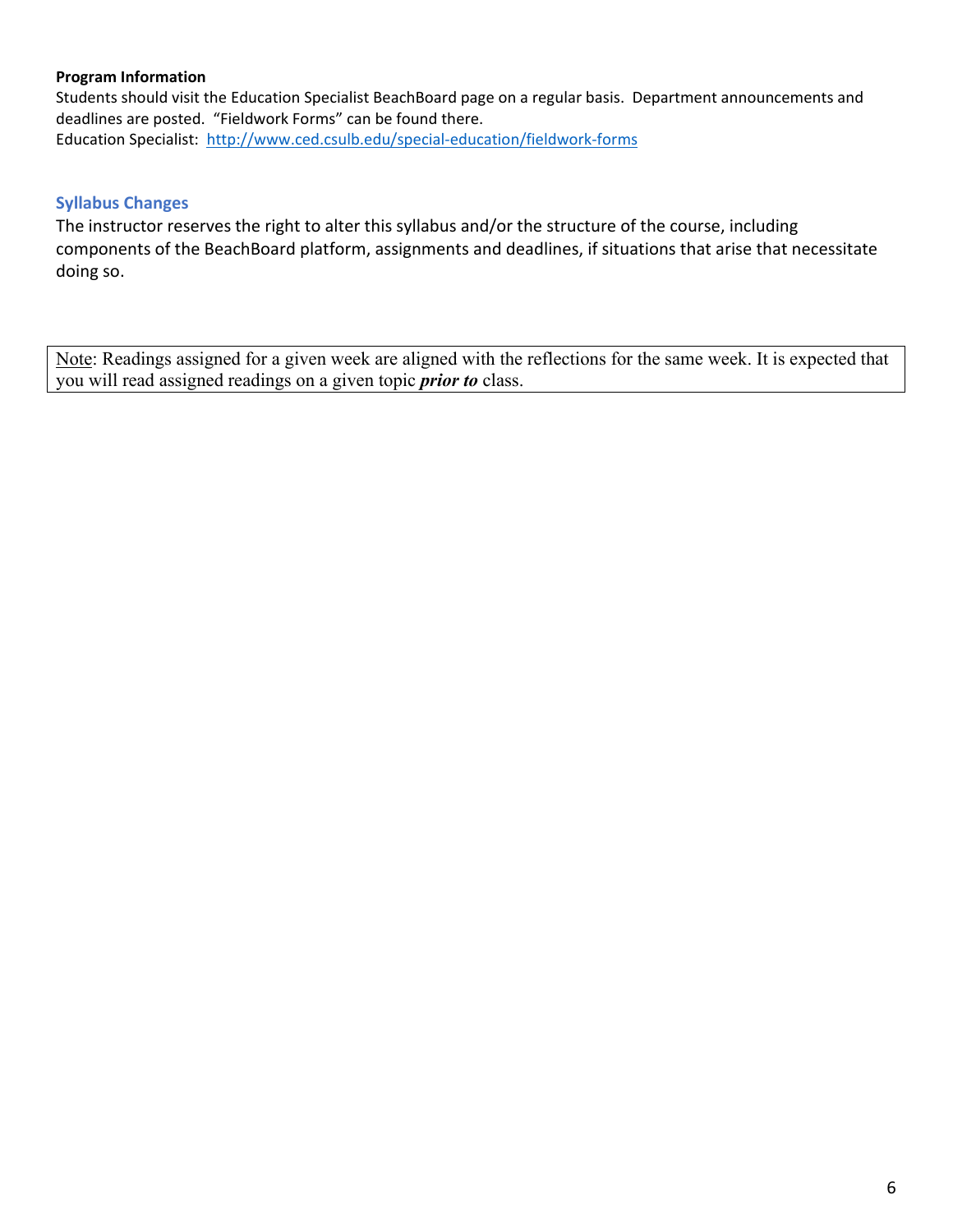| <b>COURSE SCHEDULE</b><br><b>SPRING 2021 (AMI)</b><br><b>EDSP 578</b> |                                                                                                                                                                                                                   |                                                                                                                                                                                                                                                                                                                                            |                                                                                                                                                      |
|-----------------------------------------------------------------------|-------------------------------------------------------------------------------------------------------------------------------------------------------------------------------------------------------------------|--------------------------------------------------------------------------------------------------------------------------------------------------------------------------------------------------------------------------------------------------------------------------------------------------------------------------------------------|------------------------------------------------------------------------------------------------------------------------------------------------------|
| <b>Week</b>                                                           | <b>Readings and Assignments</b>                                                                                                                                                                                   | <b>Topics &amp; Activities</b>                                                                                                                                                                                                                                                                                                             | <b>Due Dates</b>                                                                                                                                     |
|                                                                       | (before class meets)                                                                                                                                                                                              | (in class)                                                                                                                                                                                                                                                                                                                                 |                                                                                                                                                      |
| $\mathbf{1}$<br>1/20                                                  | Review your syllabus and be prepared to<br>ask questions you might have<br>Lecture is posted under "Content" on BB<br>for this week                                                                               | <b>Introductions &amp; Course Overview</b><br>Review of characteristics of<br>individuals with moderate to<br>severe disabilities                                                                                                                                                                                                          | Create and share your<br>Introduction video in<br>"Discussions"<br>(due 1/27 before class)                                                           |
|                                                                       | <b>Readings &amp; Assignments:</b><br><b>Disability Resource: Categories of</b><br><b>Disability</b>                                                                                                              | Social Construct of Disability: A<br><b>Credo for Support by Norm Kunc</b>                                                                                                                                                                                                                                                                 |                                                                                                                                                      |
| $\overline{2}$<br>1/27                                                | Brown, McDonnel, & Snell - Ch. 1<br>Jorgensen (2005) on BB<br>$Kluth$ - Ch. 2<br>TASH http://www.tash.org/index.html<br>TASK http://www.taskca.org/<br>Lecture is posted under Content on BB for<br>this week     | New paradigm - "Least<br>$\frac{1}{2}$<br>dangerous assumption"<br>Professional Organizations &<br>$\blacksquare$<br>Advocacy<br>Community agencies<br>$\overline{\phantom{a}}$<br>Video: Disabling Segregation -<br>Dan Habib (in class)                                                                                                  | Quiz #1 - People-first<br>language<br>Response to Reading #1 -<br>Jorgensen (2005)<br>$Kluth$ - Ch. 2<br>Your Introduction Video<br>in "Discussions" |
| 3<br>2/3                                                              | <b>Readings &amp; Assignments</b><br>Brown, McDonnel, & Snell, Ch. 2<br>$Kluth$ - Ch. 4<br>Disability: "American Indian" & Alaskan<br>Native $- p. 1-7$<br>Lecture is posted under Content on BB for<br>this week | <b>Fostering Family-Professional</b><br>Partnerships: Culture and Social<br>Class in Disability<br>Considering expectations of class<br>and culture in identification and<br>placement<br>Over-representation of racial &<br>ethnic groups within categories of<br>disability                                                              | <b>Response to Readings #2</b><br>Brown, McDonnel, &<br>Snell, Ch. 2<br>Kluth, Ch. 4<br>Disability in Native<br>American cultures                    |
| 4<br>2/10                                                             | <b>Readings &amp; Assignments</b><br>Brown, McDonnel, & Snell, Ch. 3<br>Person-Centered Planning Manual (on BB)<br>Lecture is posted under Content on BB for<br>this week                                         | Assessing performance<br>Person-Centered Planning (MAPs<br>Identifying priority needs<br>$\overline{\phantom{a}}$<br>Task analysis<br>$\overline{\phantom{a}}$<br>Ecological Inventories &<br>$\overline{\phantom{a}}$<br><b>Discrepancy Analysis</b><br>Alternate assessment-<br>CAA http://www.cde.ca.gov/ta<br>/tg/ca/altassessment.asp | <b>Content Wrap-Up:</b><br>Task Analysis-<br>collaborative activity                                                                                  |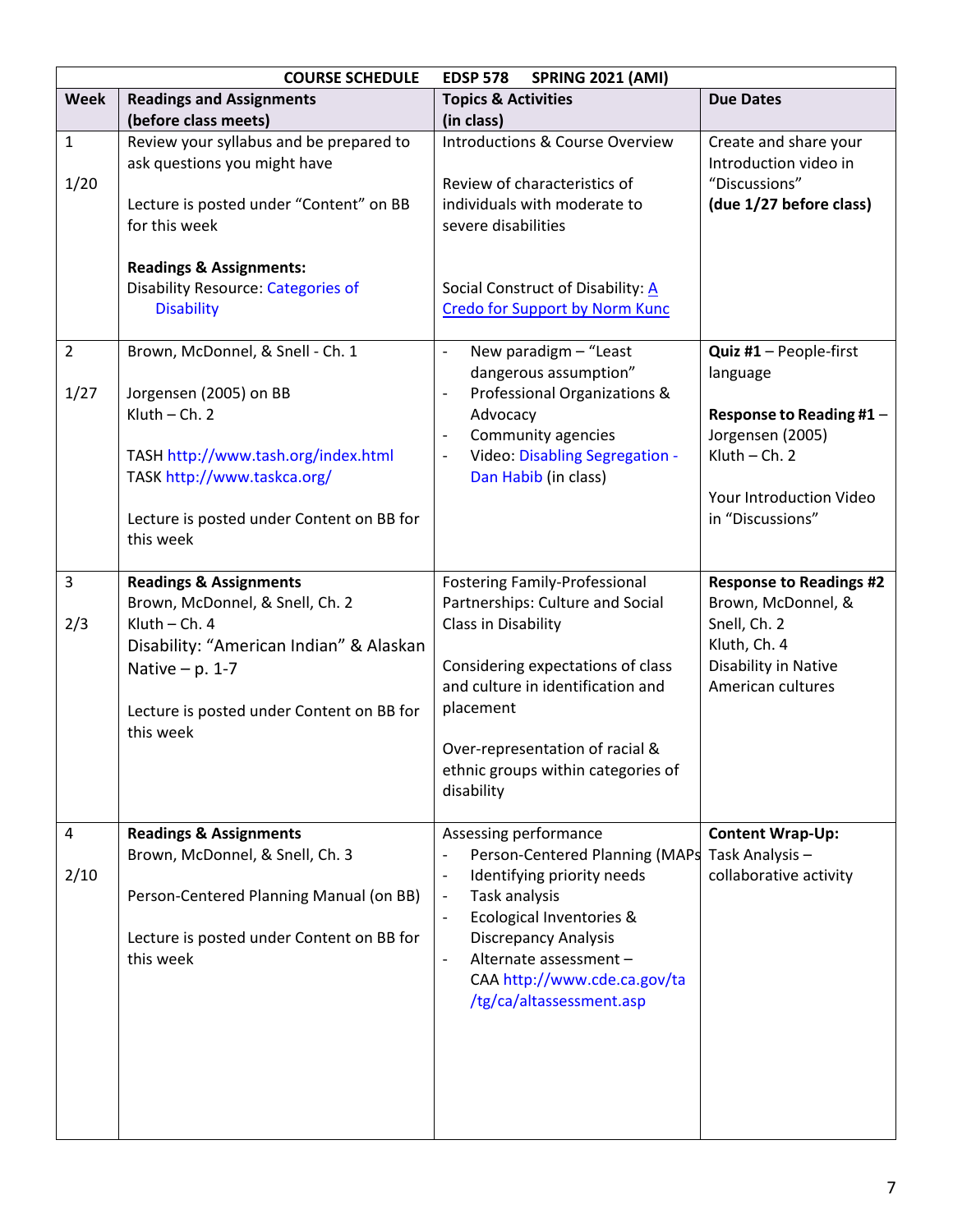| <b>Week</b> | <b>Readings and Assignments</b>                                                               | <b>Topics &amp; Activities</b>                                                              | <b>Due Dates</b>                                                                                             |
|-------------|-----------------------------------------------------------------------------------------------|---------------------------------------------------------------------------------------------|--------------------------------------------------------------------------------------------------------------|
|             | (before class meets)                                                                          | (in class)                                                                                  |                                                                                                              |
| 5<br>2/17   | <b>Readings &amp; Assignments</b><br>$Kluth$ - Ch. 2<br>Brown, McDonnel, & Snell, Ch. 7       | Inclusion of students with M/S<br>disabilities and issues related to<br>placement decisions | <b>Response to Reading #3:</b><br>Inclusion of students with<br>M/S dis. In general ed.                      |
|             | Olson, Leko, & Roberts (2016) on BB                                                           | Team-based decision-making for                                                              | classes                                                                                                      |
|             | Review: Resources for<br>Inclusion https://www.thoughtco.com/an-<br>inclusion-toolbox-3111034 | placement, programs, and<br>services - Who makes up the<br>"team"?                          | Kluth $-$ Ch. 2<br>Brown, McDonnel,<br>& Snell, Ch. 7<br>Olson, Leko, & Roberts                              |
|             | <b>Common Core Connectors</b><br>http://www.cde.ca.gov/ta/tg/ca/altasses<br>sment.asp         |                                                                                             | (2016) on BB                                                                                                 |
|             | Lecture is posted under Content on BB for<br>this week                                        |                                                                                             |                                                                                                              |
| 6           | <b>Readings &amp; Assignments</b>                                                             | Intellectual & Developmental                                                                | Case Study - Part A                                                                                          |
| 2/24        | PEPNet Tipsheet: Considerations when<br>Teaching Students who are Deaf-Blind (on              | <b>Disabilities</b>                                                                         | <b>Assessments</b>                                                                                           |
|             | BB)                                                                                           | Deaf-Blindness                                                                              |                                                                                                              |
|             | Miles (2008) on BB                                                                            | Multiple disabilities                                                                       |                                                                                                              |
|             | <b>Resources:</b><br><b>National Center on Deaf Blindness</b>                                 |                                                                                             |                                                                                                              |
|             | Lecture is posted under Content on BB for<br>this week                                        |                                                                                             |                                                                                                              |
| 7           | <b>Readings &amp; Assignments</b>                                                             | Developing social interaction skills                                                        | Quiz $#2 - ID & least$                                                                                       |
| 3/3         | Brown, McDonnel, & Snell, Ch. 10<br>Brown, McDonnel, & Snell, Ch. 12                          | and facilitating social relationships                                                       | dangerous assumption                                                                                         |
|             | Kluth $-$ Ch. $6$                                                                             | Movement & Mobility                                                                         | <b>Content Wrap-Up:</b><br><b>ASD</b><br>Simulation<br>View                                                  |
|             | Lecture is posted under Content on BB for<br>this week                                        | Sensory challenges in ASD                                                                   | videos (there are 5) and<br>complete the prompts,<br>posted on BB for Week 6                                 |
| 8           | IRIS Module: Autism Spectrum Disorder                                                         | No class meeting                                                                            | IRIS Module #1 -                                                                                             |
| 3/10        | (ASD) Part 2<br>https://iris.peabody.vanderbilt.edu/modul<br>e/asd2/                          | Complete the IRIS Module on ASD<br>(Part 2)                                                 | Complete the<br>"Assessment" piece of<br>the IRIS Module in Word<br>document and submit to<br>drop box on BB |
|             |                                                                                               |                                                                                             |                                                                                                              |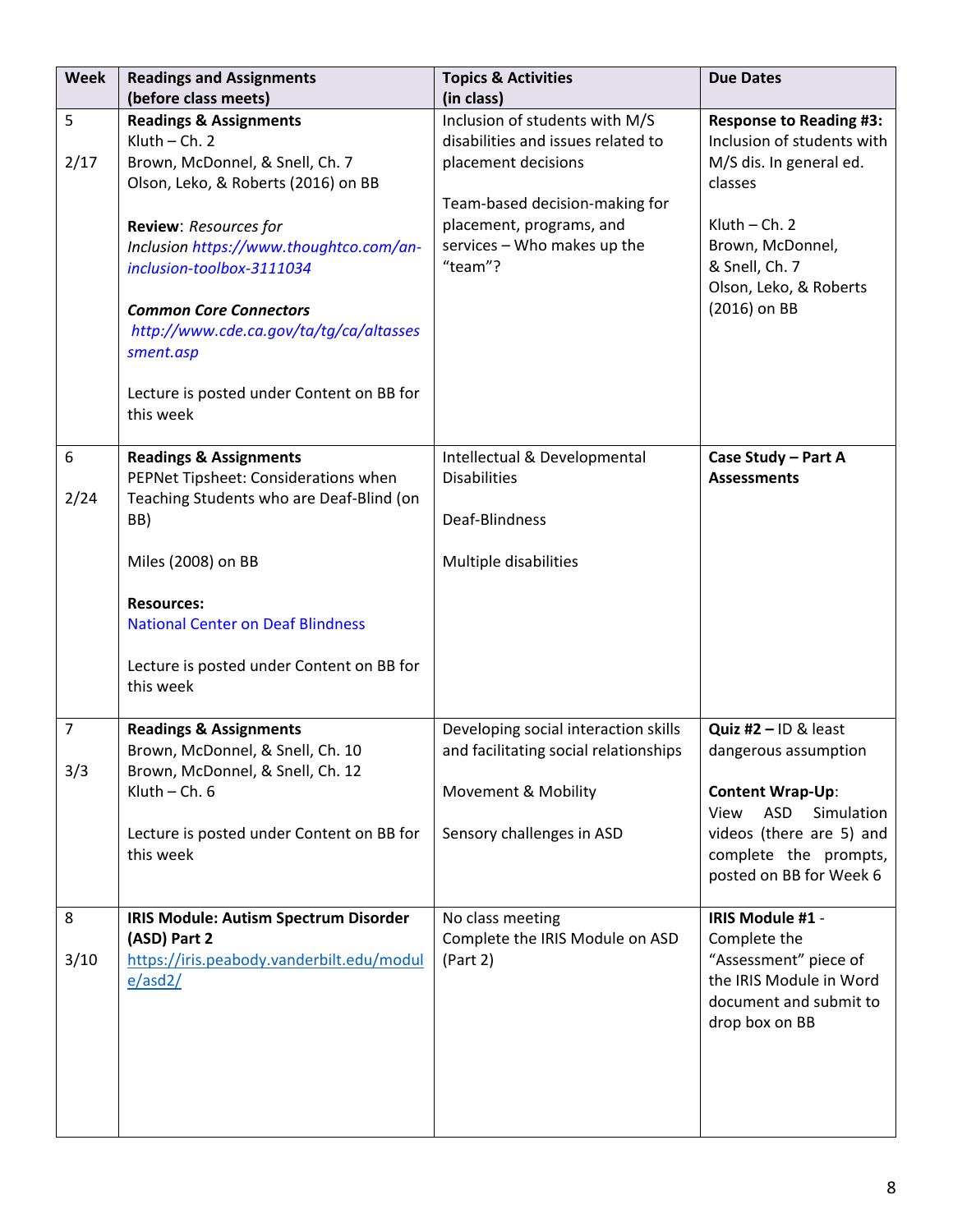| <b>Week</b> | <b>Readings and Assignments</b><br>(before class meets)                                                                                                                                                                                       | <b>Topics &amp; Activities</b><br>(in class)                                                                                                                                                                                                                                                                                                                                                | <b>Due Dates</b>                                                                                                                                                                                |
|-------------|-----------------------------------------------------------------------------------------------------------------------------------------------------------------------------------------------------------------------------------------------|---------------------------------------------------------------------------------------------------------------------------------------------------------------------------------------------------------------------------------------------------------------------------------------------------------------------------------------------------------------------------------------------|-------------------------------------------------------------------------------------------------------------------------------------------------------------------------------------------------|
|             |                                                                                                                                                                                                                                               | <b>Emotional Disorder</b>                                                                                                                                                                                                                                                                                                                                                                   |                                                                                                                                                                                                 |
| 9<br>3/17   | <b>Readings &amp; Assignments</b><br>Kluth $-$ Ch. 1<br>Landrum, et al. (2003) on BB<br>Leach & Duffy (2009)<br>Ryan et al (2014) on BB<br><b>Resources:</b><br><b>NICHD Autism</b><br>Lecture is posted under Content on BB for<br>this week | Autism Spectrum Disorders                                                                                                                                                                                                                                                                                                                                                                   | <b>Response to Reading #4:</b><br>Choose: ED or ASD<br>Focus on primary<br>considerations for this<br>population in inclusive<br>settings                                                       |
| 10          | <b>Readings &amp; Assignments</b>                                                                                                                                                                                                             | Physical impairments                                                                                                                                                                                                                                                                                                                                                                        | Quiz #3 - ASD                                                                                                                                                                                   |
| 3/24        | Brown, McDonnel, & Snell, Ch. 9                                                                                                                                                                                                               | Other health impairments<br>Traumatic brain injury                                                                                                                                                                                                                                                                                                                                          | IRIS activity: TBI<br>due to drop box on BB                                                                                                                                                     |
| 11<br>3/31  | <b>SPRING BREAK</b>                                                                                                                                                                                                                           | NO CLASS MEETING                                                                                                                                                                                                                                                                                                                                                                            | <b>NOTHING DUE</b>                                                                                                                                                                              |
| 12          | <b>IRIS Center Module:</b>                                                                                                                                                                                                                    | No Class meeting                                                                                                                                                                                                                                                                                                                                                                            | IRIS Module #2: After                                                                                                                                                                           |
| 4/7         | Assistive Technology: An Overview<br>No lecture will be posted for this week<br>No Zoom meeting                                                                                                                                               | https://iris.peabody.vanderbilt.edu<br>/module/at/#content                                                                                                                                                                                                                                                                                                                                  | viewing & interacting<br>with all elements of the<br>module, complete the<br>"Assessment" portion<br>and submit your<br>responses to drop box on<br><b>BB</b>                                   |
| 13          | <b>Readings &amp; Assignments</b>                                                                                                                                                                                                             | <b>IEP Program</b><br>$\blacksquare$                                                                                                                                                                                                                                                                                                                                                        | <b>Content Wrap-up:</b>                                                                                                                                                                         |
| 4/14        | Brown, McDonnel, & Snell, Ch. 5 & Ch. 14<br>Kluth - Ch. 10 & 11<br>Ballard & Diamond (2017) on BB<br>Lecture is posted under Content on BB for<br>this week                                                                                   | planning/Instructional<br>methods & strategies including<br>cultural considerations<br>Systematic Instruction,<br>$\overline{\phantom{a}}$<br>including task analysis (refer<br>to Strategies for Effective<br><b>Teaching - Students with Low</b><br><b>Incidence Disabilities</b> )<br>Direct instruction<br>$\overline{\phantom{a}}$<br>"Presume Competence"<br>$\overline{\phantom{a}}$ | Choose 2 existing IEP<br>goals written for a<br>student with M/S<br>disabilities and briefly<br>outline a lesson for each<br>goal, based on CCSS (You<br>may use "Essential<br>Understandings") |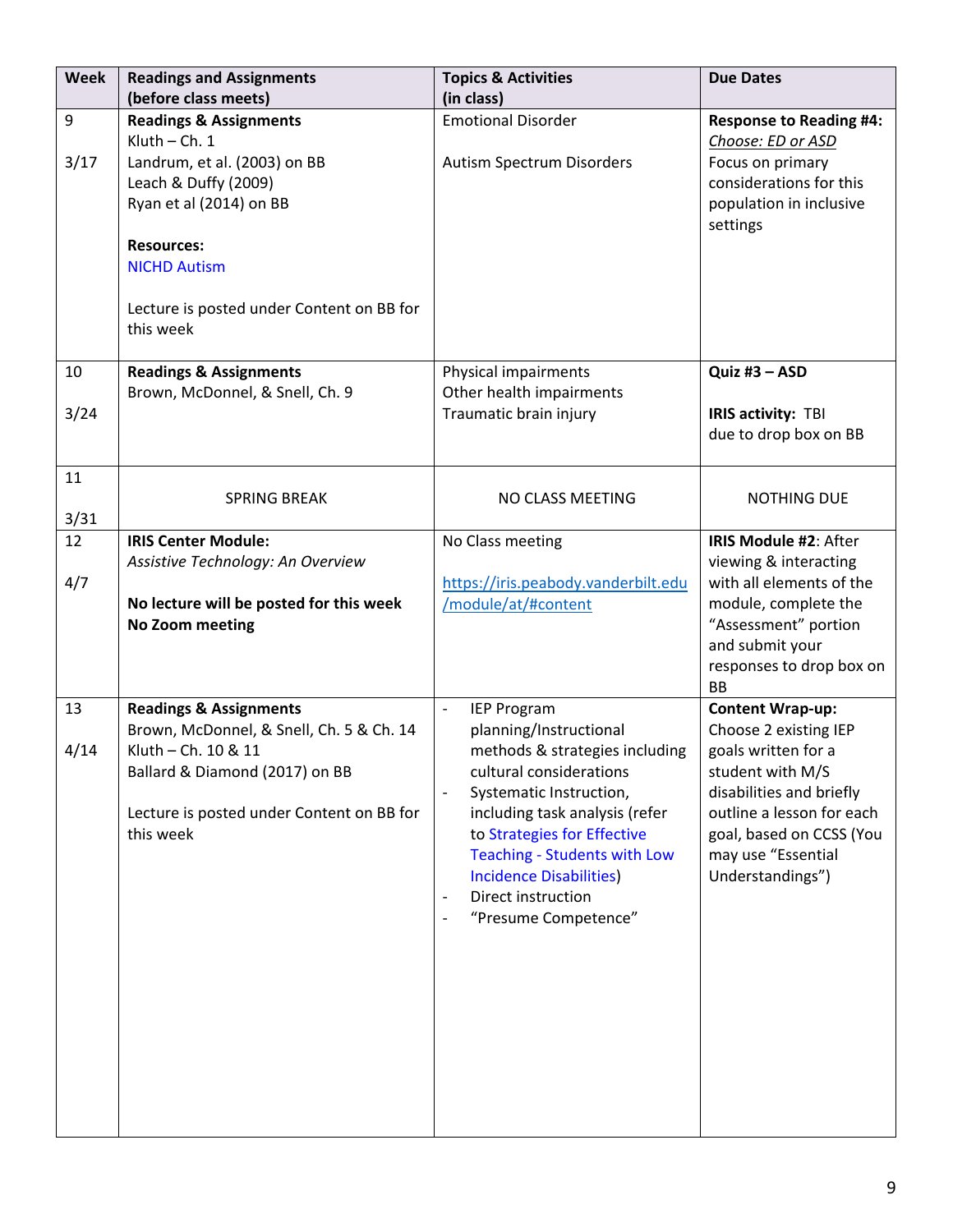| <b>Week</b>                         | <b>Readings and Assignments</b><br>(before class meets)                                                                                                                                                                                                                                                                                                                                                    | <b>Topics &amp; Activities</b><br>(in class)                                                                                                                                                                                                                                                                    | <b>Due Dates</b>                                                                                                                                                                                                           |
|-------------------------------------|------------------------------------------------------------------------------------------------------------------------------------------------------------------------------------------------------------------------------------------------------------------------------------------------------------------------------------------------------------------------------------------------------------|-----------------------------------------------------------------------------------------------------------------------------------------------------------------------------------------------------------------------------------------------------------------------------------------------------------------|----------------------------------------------------------------------------------------------------------------------------------------------------------------------------------------------------------------------------|
| 14<br>4/21                          | <b>Readings &amp; Assignments</b><br>Brown, McDonnel, & Snell, Ch. 11<br>Lecture is posted under Content on BB for<br>this week                                                                                                                                                                                                                                                                            | Program planning/Instructional<br>methods & strategies (cont.)<br>Community-based instruction<br>Functional skill development<br>$\overline{\phantom{m}}$<br>Literacy and Math Instruction<br>$\qquad \qquad \blacksquare$<br>for students with<br>$M/S$ disabilities $-$<br>How high are your<br>expectations? | Case Study Part B-<br>The IEP<br><b>Content Wrap-Up #4:</b><br>Using 2 existing IEP goals<br>for students with M/S<br>disabilities, create a math<br>or literacy lesson using<br><b>CCSS</b> (Essential<br>Understandings) |
| 15<br>4/28                          | <b>Readings &amp; Assignments</b><br>Brown, McDonnel, & Snell, Ch. 13<br>American Speech-Language-Hearing<br><b>Association (ASHA) on AAC</b><br>Kluth $-$ Ch. $7$<br>Documenting Assistive Technology in the<br>IEP (on BB)<br><b>WATI Consideration Guide</b><br>https://taskca.org/tech-center/<br>https://www.ctdinstitute.org/area/families<br>Lecture is posted under Content on BB for<br>this week | <b>Communication Skills</b><br>Guest Speaker: ELL and AAC user<br>Augmentative and<br><b>Alternative Communication</b><br><b>Educational &amp; Assistive Technology</b><br>Technology as a tool for teachers                                                                                                    | <b>Content Wrap-Up:</b><br>Complete the lesson plan<br>with AAC activity posted<br>on BB for this week<br>(you may collaborate)                                                                                            |
| 16<br>5/5<br>Finals<br>Week<br>5/12 | <b>Readings &amp; Assignments</b><br>Brown, McDonnel, & Snell, Ch. 15 & 16<br>"Independent Living Postsecondary Goal<br>IEP Team Decision Assistance Form" on BB<br>Considering Family & Culture<br>Lecture is posted under Content on BB for<br>this week<br>Case Study presentations                                                                                                                     | Skills for Home, Community, &<br>Transition-<br><b>Building Cultural Reciprocity with</b><br><b>Families</b><br>Post in "Discussions" on BB<br>Review and comment on at least 3 of<br>your classmates' posts                                                                                                    | <b>Part C of Case</b><br><b>Study (Assistive</b><br>Technology)<br>WATI or SETT with brief<br>narrative<br><b>Case Study:</b><br>Part D - Unit Plan<br><b>Final Case Study</b><br>Presentation                             |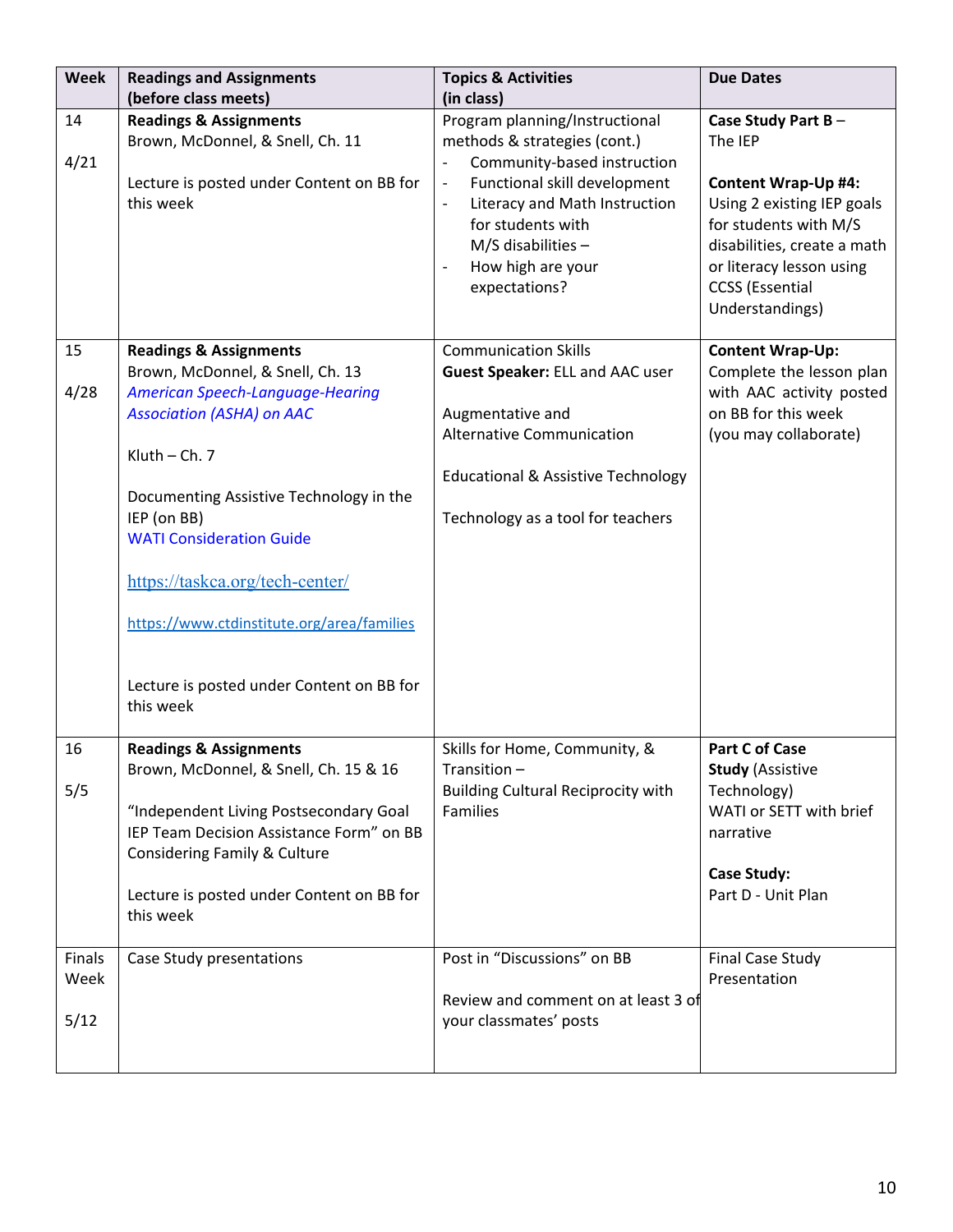## **Evaluation Components and Grading**

#### *The use of all types of educational technology is encouraged and expected throughout this course.*

#### Introduction Video (10 points)

Following the model presented by your instructor and the prompts in "Discussions", please create and submit a 2 to 3 minute video to introduce yourself to the instructor and your classmates. Details are on BB.

#### Content Wrap-Ups (Activities) (Variable @5 points each = 20-30 points)

Participation activities will occur during several Zoom class meetings or may be completed after the class. Some may be done collaboratively with classmates. Attendance and participation in these activities are expected. Interacting and collaborating with your classmates are important parts of your development as a future special educator. One in-class activity may be made up if missed and it must be submitted within one week from when the activity originally occurred in class. Please contact the instructor in advance of any absences whenever possible.

#### Responses to the Readings (4  $\omega$  5 points each = 20 points)

There will be three thoughtful responses to assigned readings on selected weeks, as posted in the syllabus. A typewritten response will be due to drop box on BB the following week. Responses are to be thoughtful reflections on the readings, not a summary of the content. *What stood out to you? What questions do you have? Do you disagree with anything? How might the content of this article relate to your work in a classroom?* They are to be no longer than two pages in length, double-spaced, 1" margins, and 12-point font.

#### IRIS Center Module & Activities (3 @ 10 points each = 30)

There will be 3 online assignments during the semester. These may or may not replace a face- to-face class meeting, depending on the assignment. The instructor will provide more detail on BeachBoard, under the "Assignments" heading.

### Quizzes (3  $\omega$  10 points each = 30)

There will be 3 brief quizzes in True/False and Multiple-Choice format. These are designed for the instructor to measure your understanding of content to date. The quizzes are not cumulative.

#### Case Study Project – **S4 Fieldwork Assignment** *More details are posted on BB under "Assignments"*

There are 5 elements to this case study. Each element will be submitted and graded independently but will be integrated as a whole project by the end of the semester.

### A. Assessments (50 pts.)

- 1. Introduction to the K-12 student with moderate/severe disabilities that will be the focus student for this case study
- 2. Ecological Inventory with Discrepancy Analysis *required*
- 3. One other assessment tool selected from this list:
	- 1. Curriculum-based measures in selected area
	- 2. Adaptive behavior scale
	- 3. CAPA or CAA Selected Level and one content area (e.g. ELA)
	- 4. Portfolio in selected area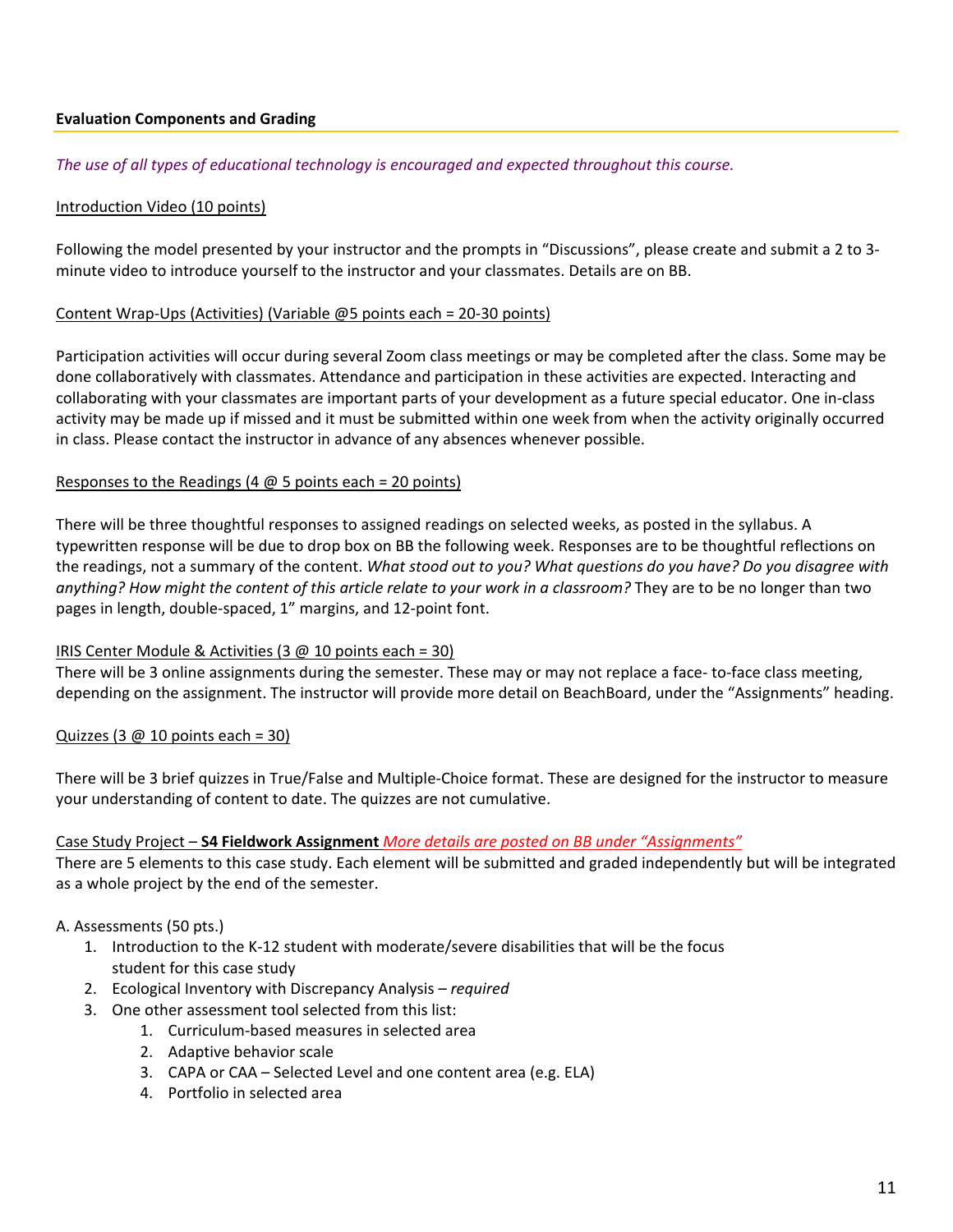B. Individualized Education Program (IEP) (50 pts.)

Present levels of performance, written goals and objectives based on grade level standards, assessment, student and/or family input, and individual needs

- C. Assistive Technology (20 pts.)
	- 1. Brief discussion of the student's current use or evident need for use of AT.
	- 2. Complete an informal inventory (e.g., WATI or SETT) to demonstrate consideration for AT for this student in preparation for an IEP meeting.
	- 3. Include 1-page narrative explaining your selections.

D. Instructional Unit Plan (100 pts.)

- 1. Integrate academic, social, vocational, sensory, mobility, and life skills for a student with Moderate/Severe disabilities within an inclusive setting.
- 2. This must be based on data collected from Assessment Assignment A (above) and IEP goals/ objectives from Assignment B (above). Reflect current or expected use of AT from part C (above).

E. Case Study Presentation (70 pts.)

- 1. Presented in electronic format (e.g. Power Point, Prezi, Google Slides, etc.)
- 2. Description of the student
- 3. Include previous assignment elements: Assessment, AT evaluation, IEP, and unit plan
- 4. Demonstrate your use of instructional technology throughout all elements of the unit (e.g. Word processing, spreadsheet, Internet, software, hardware, etc.)

#### **Grading Scale**

| Percentage    |
|---------------|
| 90-100%       |
| 80-89%        |
| 70-79%        |
| 60-69%        |
| 59% and below |
|               |

### **Evaluation Components and Weight (Sample)**

| <b>Evaluation Component</b>                                                | <b>Points</b> |
|----------------------------------------------------------------------------|---------------|
| Introduction Video                                                         | 10            |
| Responses to Readings (4 $@$ 5 points)                                     | 20            |
| IRIS Modules & Activities (3 @ 10)                                         | 30            |
| Quizzes (3 @ 10)                                                           | 30            |
| Content Wrap-Ups (Activities in or related to class – variable $\omega$ 5) | $30 - 40$     |
| <b>CASE STUDY</b>                                                          |               |
| Part A - Assessments                                                       | 50            |
| Part $B$ – The IEP                                                         | 50            |
| Part C - Assistive Technology                                              | 20            |
| Unit Plan - 5 lessons                                                      | 100           |
| <b>Final Presentation</b>                                                  | 70            |
| <b>Total</b>                                                               | 410-420       |